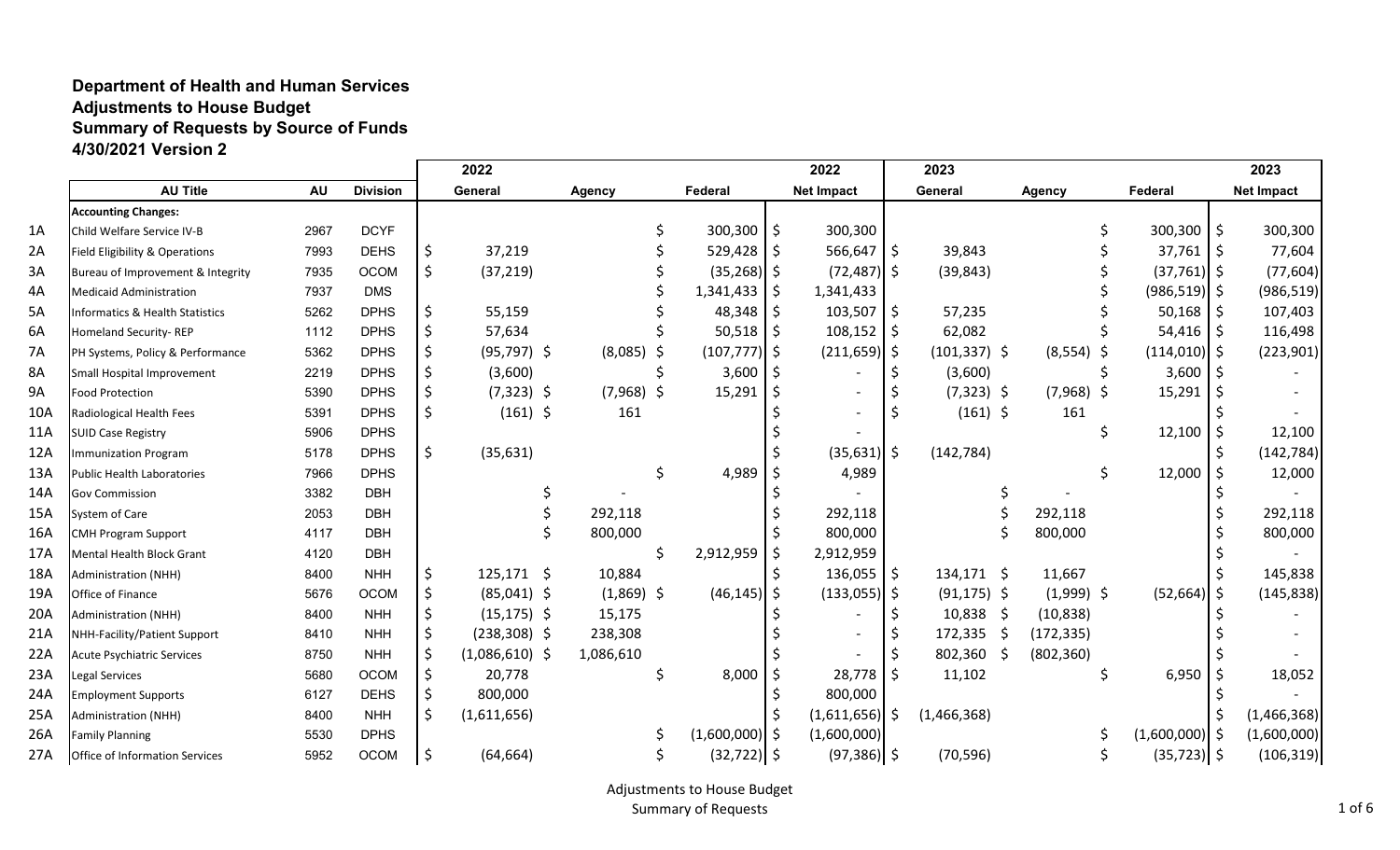|                |                                     |           |                 | 2022                     |                  |     |                  |            | 2022                     |         | 2023            |               |    |                     |                    | 2023              |
|----------------|-------------------------------------|-----------|-----------------|--------------------------|------------------|-----|------------------|------------|--------------------------|---------|-----------------|---------------|----|---------------------|--------------------|-------------------|
|                | <b>AU Title</b>                     | <b>AU</b> | <b>Division</b> | General                  | <b>Agency</b>    |     | Federal          |            | <b>Net Impact</b>        |         | General         | <b>Agency</b> |    | Federal             |                    | <b>Net Impact</b> |
| 28A            | Employee Assistance Program         | 5025      | <b>OCOM</b>     | \$<br>64,664             |                  | \$  | 84,547           | \$         | 149,211                  | \$      | 70,596          |               | \$ | 86,012              | $\ddot{\varsigma}$ | 156,608           |
|                |                                     |           |                 |                          |                  |     |                  |            |                          |         |                 |               |    |                     |                    |                   |
|                | <b>Accounting Changes Subtotal</b>  |           |                 | \$<br>$(2, 120, 560)$ \$ | $2,425,334$ \$   |     | 3,477,501        | -\$        | $3,782,275$ \$           |         | $(562, 625)$ \$ | 99,892        | Ŝ. | $(2,248,079)$ \$    |                    | (2,710,812)       |
|                |                                     |           |                 |                          |                  |     |                  |            |                          |         |                 |               |    |                     |                    |                   |
|                | <b>HB1 Funding Requests:</b>        |           |                 |                          |                  |     |                  |            |                          |         |                 |               |    |                     |                    |                   |
| 1 <sub>G</sub> | Child Protection                    | 2957      | <b>DCYF</b>     | \$<br>1,143,541          |                  | \$  | 456,712          | $\sqrt{5}$ | 1,600,253                | \$      | 1,226,226       |               | \$ | 489,736             | $\ddot{\phi}$      | 1,715,962         |
| 2G             | <b>State Phase Down</b>             | 7939      | <b>DMS</b>      | \$<br>2,090,248          |                  |     |                  | \$         | 2,090,248                | \$      | 3,538,755       |               |    |                     | $\ddot{\varsigma}$ | 3,538,755         |
| 3G             | <b>Community Collaboration</b>      | 7047      | <b>DPHS</b>     | \$<br>600,000            |                  |     |                  | \$         | 600,000                  | $\zeta$ | 600,000         |               |    |                     | \$                 | 600,000           |
| 4G             | Kinship                             | 7216      | <b>DEHS</b>     | \$<br>325,000            |                  |     |                  |            | 325,000                  | $\zeta$ | 325,000         |               |    |                     | $\zeta$            | 325,000           |
| 5G             | Child Development Program           | 2977      | <b>DEHS</b>     | \$<br>1,500,000          |                  |     |                  | Ś.         | 1,500,000                | \$      | 1,500,000       |               |    |                     | $\zeta$            | 1,500,000         |
| 6G             | <b>CMH Program Support</b>          | 4117      | <b>DBH</b>      | \$<br>1,500,000          |                  |     |                  | \$         | 1,500,000                | \$      | 1,500,000       |               |    |                     | \$                 | 1,500,000         |
| 7G             | Home Visiting Formula Grant         | 5896      | <b>DPHS</b>     | \$<br>463,835            |                  |     |                  |            | 463,835                  | \$      | 463,835         |               |    |                     |                    | 463,835           |
| 8G             | Office of Information Services      | 5952      | <b>OCOM</b>     | \$<br>1,760,974 \$       | $6,709$ \$       |     | 1,281,623        | \$         | $3,049,306$ \$           |         | 854,064 \$      | $3,254$ \$    |    | 621,581             | \$                 | 1,478,899         |
|                |                                     |           |                 |                          |                  |     |                  |            |                          |         |                 |               |    |                     |                    |                   |
| 1 <sub>S</sub> | Children's Health Insurance Program | 7051      | <b>DMS</b>      | \$<br>$(3,507,555)$ \$   | $(100,000)$ \$   |     | $(7,031,422)$ \$ |            | $(10,638,977)$ \$        |         | (5,488,812)     |               |    | $(10, 203, 106)$ \$ |                    | (15,691,918)      |
| <b>2S</b>      | <b>Medicaid Care Management</b>     | 7948      | <b>DMS</b>      | \$<br>11,872,468 \$      | $(2,326,284)$ \$ |     | 46,303,014       | -\$        | 55,849,198               | \$      | 6,722,407       |               |    | 10,948,249          | \$                 | 17,670,656        |
| <b>3S</b>      | <b>Medicaid Care Management</b>     | 7948      | <b>DMS</b>      | \$<br>1,374,525          |                  |     | 1,375,900        | \$         | 2,750,425                | l \$    | 2,749,051       |               |    | 2,751,800           | \$                 | 5,500,851         |
| 4S             | <b>Medicaid Care Management</b>     | 7948      | <b>DMS</b>      | \$<br>1,546,478          |                  | \$. | 1,548,024        | -\$        | 3,094,502                | \$      | 1,546,478       |               |    | 1,548,024           | \$                 | 3,094,502         |
| <b>5S</b>      | <b>Medicaid Care Management</b>     | 7948      | <b>DMS</b>      | \$<br>2,686,535          |                  | \$  | 2,689,221        | \$         | 5,375,756                | \$      | 5,373,069       |               |    | 5,378,442           | \$                 | 10,751,511        |
|                |                                     |           |                 |                          |                  |     |                  |            |                          |         |                 |               |    |                     |                    |                   |
| 1 <sub>N</sub> | <b>Health Facilities Admin</b>      | 5146      | <b>OCOM</b>     | \$<br>57,856 \$          | 18,804 \$        |     | 67,980           | -\$        | $144,640$ \$             |         | 67,500 \$       | $21,938$ \$   |    | 79,313              | $\ddot{\phi}$      | 168,751           |
| 2N             | Management Support                  | 5685      | <b>OCOM</b>     | \$<br>1,392,648 \$       | 48,112 \$        |     | 587,990          | -\$        | 2,028,750                | \$      | $1,400,331$ \$  | 46,471 \$     |    | 555,698             | \$                 | 2,002,500         |
| 3N             | <b>Housing Shelter Programs</b>     | 7927      | <b>DEHS</b>     | \$<br>9,900,000          |                  |     |                  | \$         | 9,900,000                | \$      | 9,900,000       |               |    |                     | $\zeta$            | 9,900,000         |
| 4N             | System of Care                      | 2053      | <b>DBH</b>      |                          |                  |     |                  | \$         |                          | \$      | 1,458,442       |               |    |                     | \$                 | 1,458,442         |
| 5N             | <b>CMH Program Support</b>          | 4117      | <b>DBH</b>      | \$<br>859,325            |                  |     |                  |            | 859,325                  | \$      | 2,916,883       |               |    |                     | \$                 | 2,916,883         |
| 6N             | <b>Guardianship Services</b>        | 4114      | <b>DBH</b>      |                          |                  |     |                  |            |                          |         | 30,113          |               |    |                     | $\varsigma$        | 30,113            |
| <b>7N</b>      | <b>NH Community Residence</b>       | 6096      | <b>PATH</b>     | \$<br>40,000             |                  |     |                  | \$         | 40,000                   | \$      | 40,000          |               |    |                     | \$                 | 40,000            |
| <b>8N</b>      | <b>Acute Psychiatric Services</b>   | 8750      | <b>NHH</b>      | \$<br>1,900,000          |                  |     |                  | \$         | 1,900,000                | \$      | 1,900,000       |               |    |                     | \$                 | 1,900,000         |
| 9N             | <b>Housing Shelter Programs</b>     | 7927      | <b>DEHS</b>     | \$<br>1,500,000          |                  |     |                  | \$         | 1,500,000                | \$      | 1,500,000       |               |    |                     | $\ddot{\phi}$      | 1,500,000         |
|                |                                     |           |                 |                          |                  |     |                  |            |                          |         |                 |               |    |                     |                    |                   |
| 1Y             | SYSC - Food Prep                    | 1203      | <b>DCYF</b>     |                          |                  |     |                  | \$         |                          | \$      | 413,572 \$      | 40,000        |    |                     | \$                 | 453,572           |
| 2Y             | SYSC - Director's Office            | 7909      | <b>DCYF</b>     |                          |                  |     |                  | \$         | $\overline{\phantom{a}}$ | $\zeta$ | 404,376         |               |    |                     | $\zeta$            | 404,376           |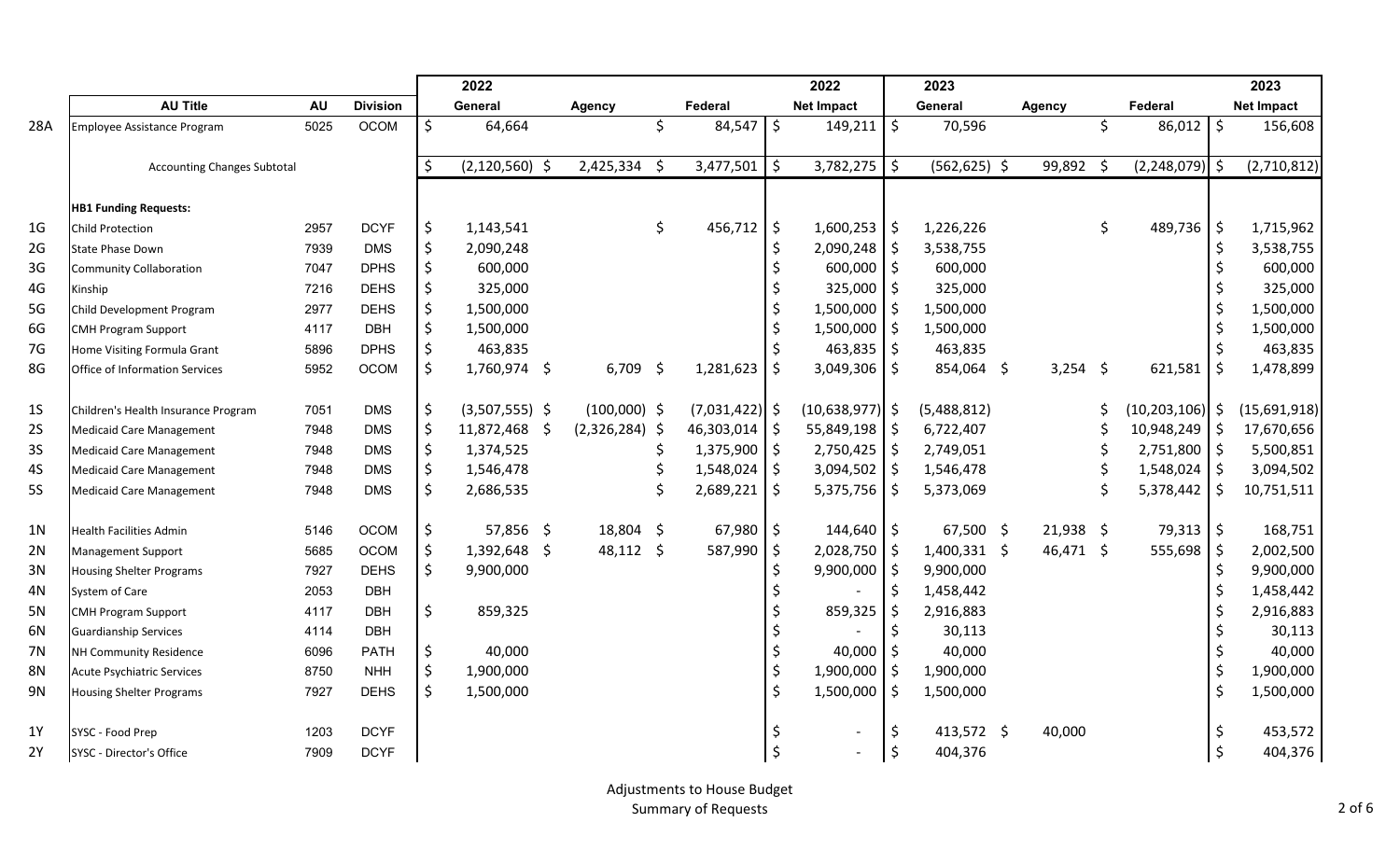|           |                                    |           |                 | 2022       |        |            | 2022                     | 2023       |              |           |           | 2023              |
|-----------|------------------------------------|-----------|-----------------|------------|--------|------------|--------------------------|------------|--------------|-----------|-----------|-------------------|
|           | <b>AU Title</b>                    | <b>AU</b> | <b>Division</b> | General    | Agency | Federal    | <b>Net Impact</b>        | General    |              | Agency    | Federal   | <b>Net Impact</b> |
| 3Y        | <b>SYSC - Workers Compensation</b> | 7911      | <b>DCYF</b>     |            |        |            | $\overline{\phantom{0}}$ | 313,100    |              |           |           | 313,100           |
| 4Y        | SYSC - Unemployment Compensation   | 7912      | <b>DCYF</b>     |            |        |            |                          | 20,000     |              |           |           | 20,000            |
| <b>5Y</b> | <b>SYSC - Material Management</b>  | 7913      | <b>DCYF</b>     |            |        |            |                          | 37,000     |              |           |           | 37,000            |
| 6Y        | SYSC - Maintenance                 | 7914      | <b>DCYF</b>     |            |        |            |                          | 1,007,978  | S            | 240,000   |           | 1,247,978         |
| <b>7Y</b> | <b>SYSC - Health Services</b>      | 7915      | <b>DCYF</b>     |            |        |            | $\overline{\phantom{0}}$ | 1,350,632  | <sub>S</sub> | 533,907   |           | 1,884,539         |
| <b>8Y</b> | SYSC - Rehabilitative Programs     | 7916      | <b>DCYF</b>     |            |        |            |                          | 7,579,406  |              |           |           | 7,579,406         |
| 9Υ        | SYSC - Rehabilitative Education    | 7917      | <b>DCYF</b>     |            |        |            | $\overline{\phantom{0}}$ | 1,225,047  |              |           |           | 1,225,047         |
| 10Y       | SYSC - Chapter 1 Neglect - Title 1 | 7919      | <b>DCYF</b>     |            |        |            | $\overline{\phantom{0}}$ |            |              | 108,250   |           | 108,250           |
|           |                                    |           |                 |            |        |            |                          |            |              |           |           |                   |
|           |                                    |           |                 |            |        |            |                          |            |              |           |           |                   |
|           | Total by Fund Source               |           |                 | 36,885,318 | 72,675 | 50,756,543 | 87,714,536               | 51,911,828 | S.           | 1,093,712 | 9,921,658 | 62,927,198        |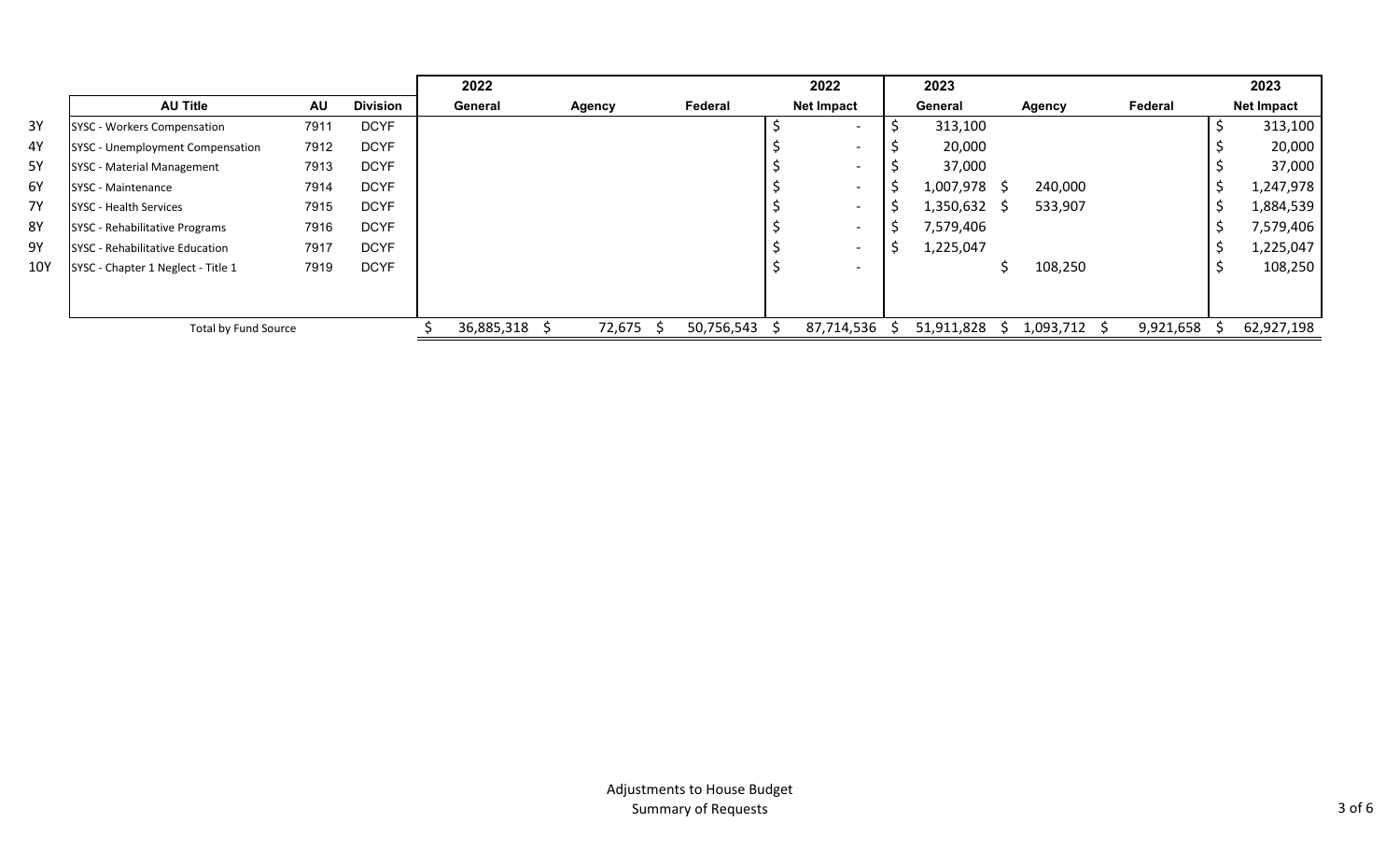## **Department of Health and Human Services Adjustments to House Budget Summary of Requests by Source of Funds 4/30/2021 Version 2**

|           | <b>AU Title</b>                   | <b>AU</b> | <b>Division</b> | <b>Description</b>                                                                                                                |
|-----------|-----------------------------------|-----------|-----------------|-----------------------------------------------------------------------------------------------------------------------------------|
|           | <b>Accounting Changes:</b>        |           |                 |                                                                                                                                   |
| 1A        | Child Welfare Service IV-B        | 2967      | <b>DCYF</b>     | <b>I</b> Grant award increased                                                                                                    |
| 2A        | Field Eligibility & Operations    | 7993      | <b>DEHS</b>     | Move position from 7935, and additional grant dollars in 2022                                                                     |
| 3A        | Bureau of Improvement & Integrity | 7935      | OCOM            | Move position to 7993                                                                                                             |
| 4A        | Medicaid Administration           | 7937      | <b>DMS</b>      | Change in DSH projection for NHH                                                                                                  |
| 5A        | Informatics & Health Statistics   | 5262      | <b>DPHS</b>     | Position move from 5362                                                                                                           |
| 6A        | Homeland Security-REP             | 1112      | <b>DPHS</b>     | Position move from 5362                                                                                                           |
| <b>7A</b> | PH Systems, Policy & Performance  | 5362      | <b>DPHS</b>     | Position move to 5262 and 1112                                                                                                    |
| <b>8A</b> | Small Hospital Improvement        | 2219      | <b>DPHS</b>     | AU should be 100% Federal                                                                                                         |
| <b>9A</b> | Food Protection                   | 5390      | <b>DPHS</b>     | Staff training that should be 100% Federal                                                                                        |
| 10A       | Radiological Health Fees          | 5391      | <b>DPHS</b>     | General Funds budgeted in error                                                                                                   |
| 11A       | <b>SUID Case Registry</b>         | 5906      | <b>DPHS</b>     | Class 70 and 80 for FY23 were inadvertently left out of budget request                                                            |
| 12A       | <b>Immunization Program</b>       | 5178      | <b>DPHS</b>     | GF were over budgeted                                                                                                             |
| 13A       | <b>Public Health Laboratories</b> | 7966      | <b>DPHS</b>     | Budget federal funds to purchase equipment and pay dues                                                                           |
| 14A       | <b>Gov Commission</b>             | 3382      | <b>DBH</b>      | Move funds within class lines based on Gov Commission recent approval of a position for contracting Gov Comm funds                |
| 15A       | System of Care                    | 2053      | <b>DBH</b>      | DOE awarded funding to the Bureau to pass through to the CMHC contracts effective 7/1/21, original amount budgeted was not enough |
| 16A       | <b>CMH Program Support</b>        | 4117      | <b>DBH</b>      | DOE awarded funding to the Bureau to pass through to the CMHC contracts effective 7/1/21, original amount budgeted was not enough |
| 17A       | Mental Health Block Grant         | 4120      | <b>DBH</b>      | SAMHSA awarded additional block grant funding.                                                                                    |
| 18A       | <b>Administration (NHH)</b>       | 8400      | <b>NHH</b>      | Position move from 5676                                                                                                           |
| 19A       | Office of Finance                 | 5676      | <b>OCOM</b>     | Position move to 8400                                                                                                             |
| 20A       | <b>Administration (NHH)</b>       | 8400      | <b>NHH</b>      | Change in DSH projection for NHH                                                                                                  |
| 21A       | NHH-Facility/Patient Support      | 8410      | <b>NHH</b>      | Change in DSH projection for NHH                                                                                                  |
| 22A       | <b>Acute Psychiatric Services</b> | 8750      | <b>NHH</b>      | Change in DSH projection for NHH                                                                                                  |
| 23A       | Legal Services                    | 5680      | OCOM            | Move position #14956 to DOJ and DOJ will invoice for position                                                                     |
| 24A       | <b>Employment Supports</b>        | 6127      | <b>DEHS</b>     | <b>TANF MOE</b>                                                                                                                   |
| 25A       | <b>Administration (NHH)</b>       | 8400      | <b>NHH</b>      | Carryforward available for cost of Hampstead                                                                                      |
| 26A       | <b>Family Planning</b>            | 5530      | <b>DPHS</b>     | Federal Funds incorrectly budgeted                                                                                                |
| 27A       | Office of Information Services    | 5952      | OCOM            | Move position to 5025                                                                                                             |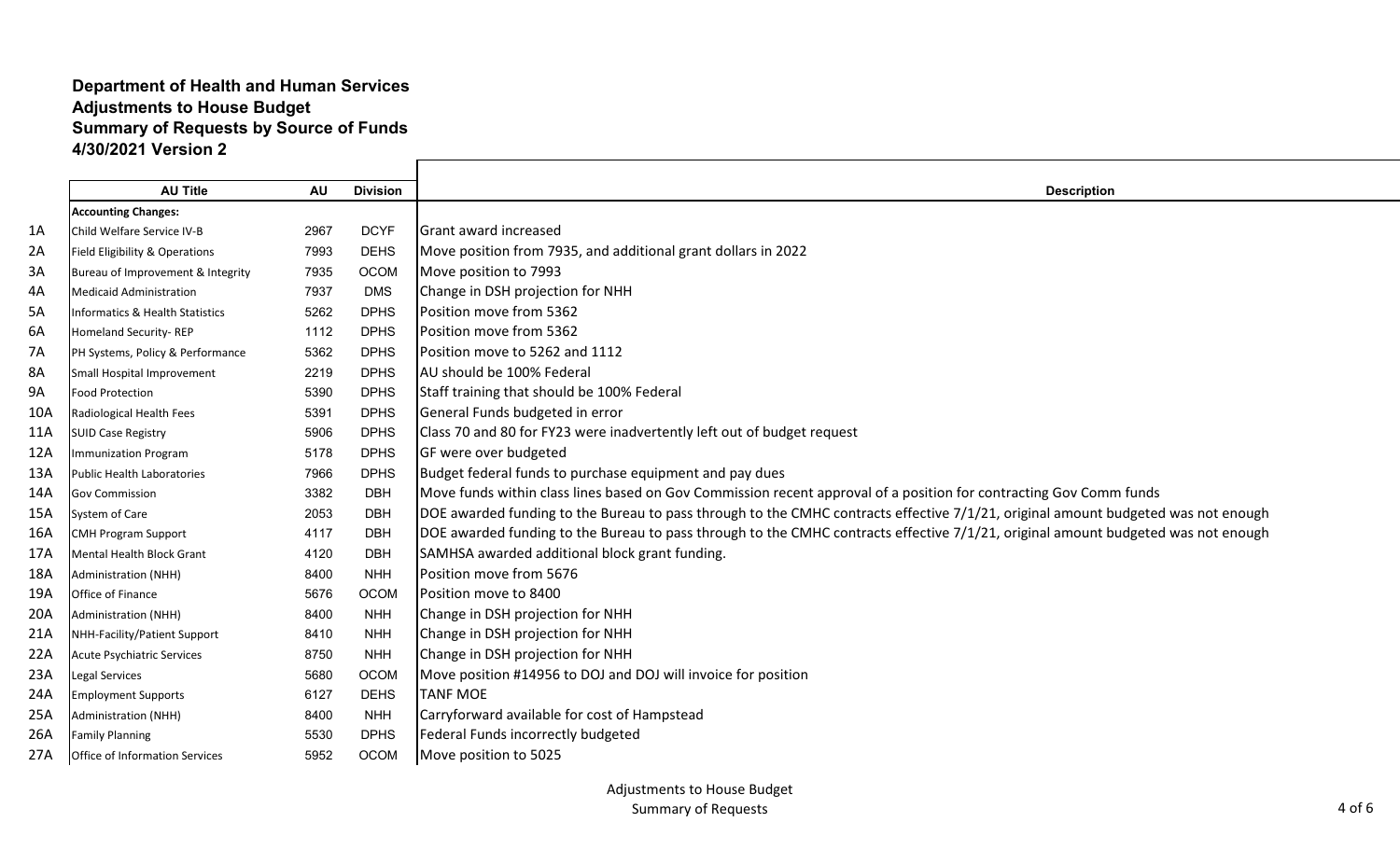| <b>AU Title</b>                     | <b>AU</b> | <b>Division</b>                    | <b>Description</b>                                                                                                                                         |
|-------------------------------------|-----------|------------------------------------|------------------------------------------------------------------------------------------------------------------------------------------------------------|
| <b>Employee Assistance Program</b>  | 5025      | OCOM                               | Move positoin from 5952                                                                                                                                    |
|                                     |           |                                    |                                                                                                                                                            |
|                                     |           |                                    |                                                                                                                                                            |
|                                     |           |                                    |                                                                                                                                                            |
| <b>HB1 Funding Requests:</b>        |           |                                    |                                                                                                                                                            |
| <b>Child Protection</b>             | 2957      | <b>DCYF</b>                        | Fund 22 established but unfunded CPSW positions                                                                                                            |
| <b>State Phase Down</b>             | 7939      | <b>DMS</b>                         | To fund Part D Premiums (dually eligible)                                                                                                                  |
| <b>Community Collaboration</b>      | 7047      | <b>DPHS</b>                        | Parental Assistance                                                                                                                                        |
| Kinship                             | 7216      | <b>DEHS</b>                        | Parental Assistance - Facilitating Organization                                                                                                            |
| Child Development Program           | 2977      | <b>DEHS</b>                        | To fund protect and prevent childcare (children in DCYF custody)                                                                                           |
| <b>CMH Program Support</b>          | 4117      | <b>DBH</b>                         | Mental health stabilization services                                                                                                                       |
| Home Visiting Formula Grant         | 5896      | <b>DPHS</b>                        | Home visiting services                                                                                                                                     |
| Office of Information Services      | 5952      | <b>OCOM</b>                        | Funds necessary for deferred IT maintenance projects, to insure that the deferred maintenance backlog does not continue to grow                            |
|                                     |           |                                    |                                                                                                                                                            |
| Children's Health Insurance Program | 7051      | <b>DMS</b>                         | FMAP and decrease of drug rebate revenue (PH Emergency), Expected contract amendment changes, caseload expectation change (pre-COVID by 3/22)              |
| <b>Medicaid Care Management</b>     | 7948      | <b>DMS</b>                         | FMAP and decrease of drug rebate revenue (PH Emergency), Expected contract amendment changes, caseload expectation change (pre-COVID by 3/22)              |
| <b>Medicaid Care Management</b>     | 7948      | <b>DMS</b>                         | Increase rates for transitional housing, increase transitional housing beds FY23                                                                           |
| <b>Medicaid Care Management</b>     | 7948      | <b>DMS</b>                         | Additional home visiting services as required in SB274                                                                                                     |
| <b>Medicaid Care Management</b>     | 7948      | <b>DMS</b>                         | HB1639 passed last session, effective 6/30/21, changes eligibility to include Medically Needy, "Medicaid In & Out" population.                             |
|                                     |           |                                    |                                                                                                                                                            |
| <b>Health Facilities Admin</b>      | 5146      | <b>OCOM</b>                        | Construction and renovation plan review services for health facility and long-term care facility compliance with various construction codes                |
| <b>Management Support</b>           | 5685      | <b>OCOM</b>                        | Funds necessary for maintenance projects, to insure that the deferred maintenance backlog does not continue to grow                                        |
| Housing Shelter Programs            | 7927      | <b>DEHS</b>                        | 211, youth street outreach, rapid re-housing, eviction prevention, additional shelter funds                                                                |
| System of Care                      | 2053      | <b>DBH</b>                         | Costs to implement the Mobile Crisis Response Teams were reviewed by actuaries, determined additional funds needed to cover non-Medicaid covered particles |
| <b>CMH Program Support</b>          | 4117      | <b>DBH</b>                         | Costs to implement the Mobile Crisis Response Teams were reviewed by actuaries, determined additional funds needed to cover non-Medicaid covered particles |
| <b>Guardianship Services</b>        | 4114      | <b>DBH</b>                         | Funding to add additional slots to fulfill the department's statutory responsibility to provide guardians                                                  |
| NH Community Residence              | 6096      | <b>PATH</b>                        | Contract with a permanent staffing recruitment firm to reduce staff vacancy rates and maximize occupancy rates.                                            |
| Acute Psychiatric Services          | 8750      | <b>NHH</b>                         | Contract with a permanent staffing recruitment firm to reduce staff vacancy rates and maximize occupancy rates.                                            |
| <b>Housing Shelter Programs</b>     | 7927      | <b>DEHS</b>                        |                                                                                                                                                            |
|                                     |           |                                    |                                                                                                                                                            |
| SYSC - Food Prep                    | 1203      | <b>DCYF</b>                        |                                                                                                                                                            |
| SYSC - Director's Office            | 7909      | <b>DCYF</b>                        |                                                                                                                                                            |
|                                     |           | <b>Accounting Changes Subtotal</b> |                                                                                                                                                            |